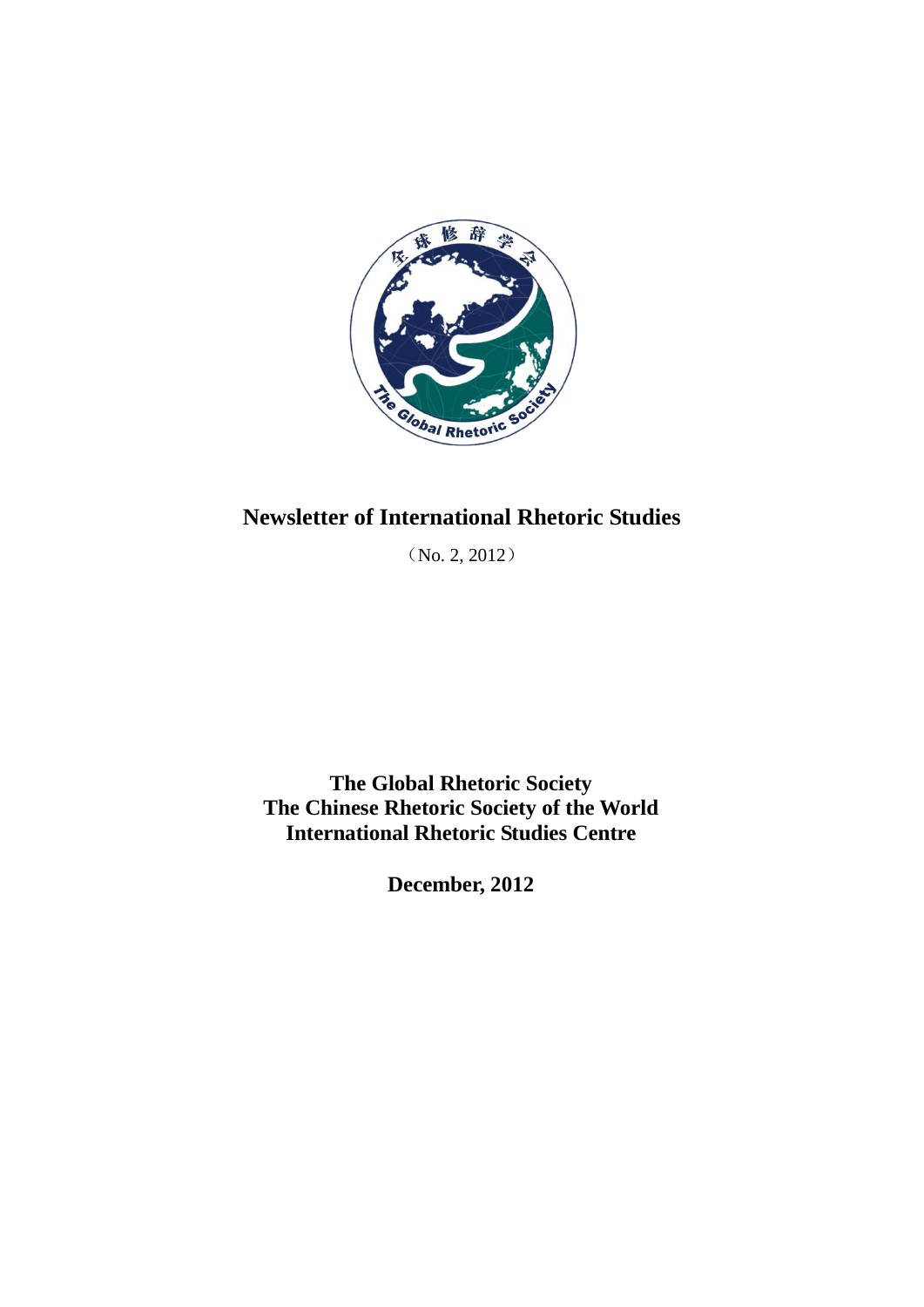# **Contents**

# **I. News: International Rhetoric 2012**

1. The Third Biennial Conference of the Chinese Rhetoric Society of the World (CRSW) & International Conference on Rhetoric Studies were held in Korea

2. The 2012 International Conference on Ethics and Laws of Communication & Journalism was successfully held in Peking University.

3. Report from Oxford University: Symposium on "Rhetoric in the 21st Century"

# **II. News: International Rhetoric 2013**

1. Call for papers for the 2nd International Advanced Forum on Communication Studies of Language and Rhetoric 2013

2. The 19th Biennial Conference of the International Society for the History of Rhetoric will be held in the USA in 2013

3. Rhetoric Workshop on Chinese Rhetoric in antiquity will be held in Switzerland in 2013

# **III. News: The Global Rhetoric Society**

1. The Global Rhetoric Society was founded in Korea.

2. The Global Alliance of Media Ethics and Law was established at Peking University.

3. The World Association of Language & Culture Education was set up in Korea

4. New council of the Chinese Rhetoric Society of the World

6、Rhetoric program for doctoral degree was set at Peking University

# **IV. Publications News**

1. International Rhetoric Studies Vol. II was published

2. Journal of Peking University, Jianghuai Tribune and our society jointly ushered in a special Column for Rhetoric and News Communication

3. The Global Rhetoric Society will publish Series of the Rising Cross-Discipline Subject of Rhetoric and Communication

4. International Rhetoric Studies Vol. III calls for papers.

5. Recommendation: Member Publication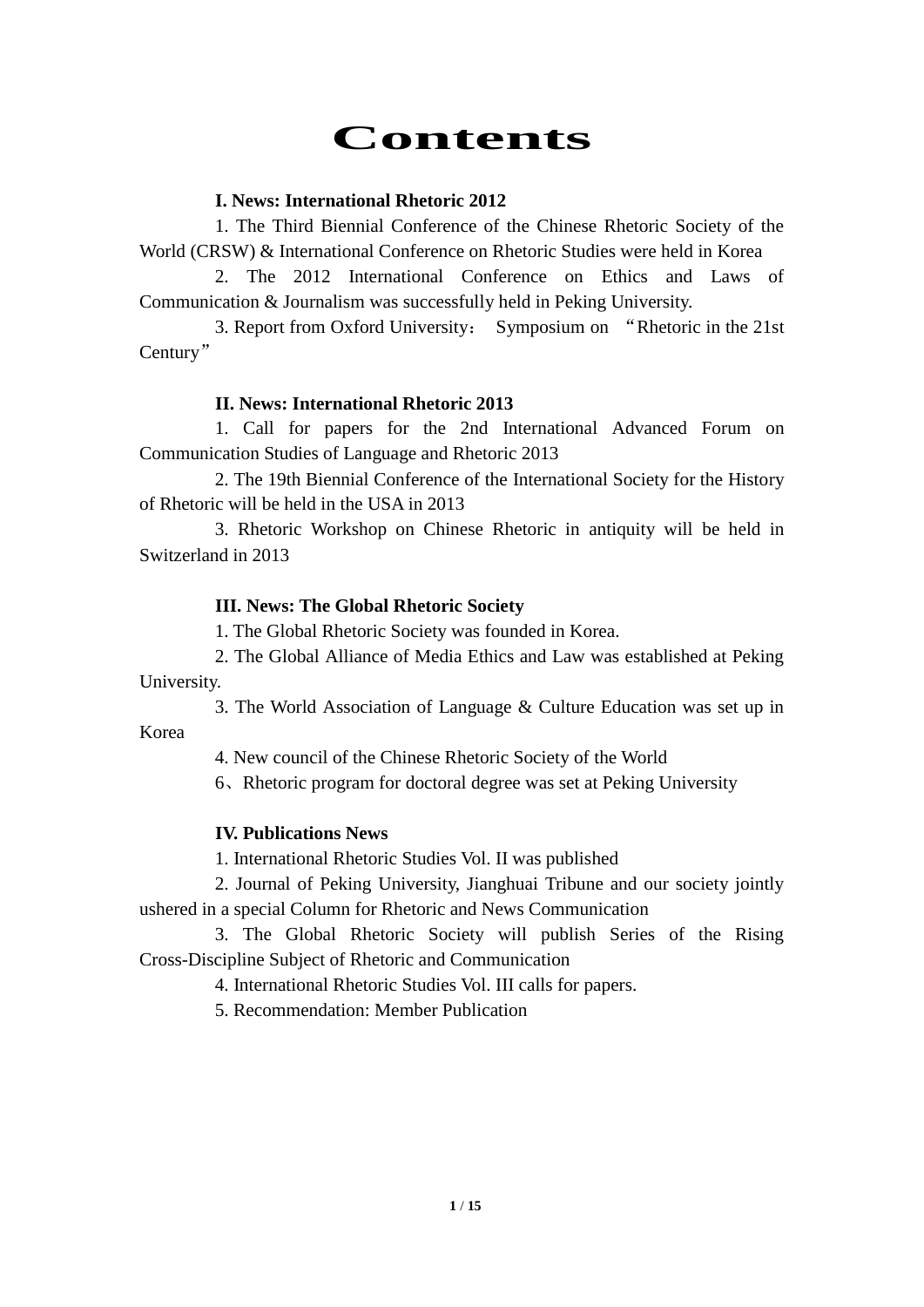# **I. News: International Rhetoric 2012**

## **1. The Third Biennial Conference of the Chinese Rhetoric Society of the World (CRSW) &**

## **International Conference on Rhetoric Studies were held in Korea**

On October  $26<sup>th</sup>$  to  $28<sup>th</sup>$ , 2012, The Third Biennial Conference of the Chinese Rhetoric Society of the World (CRSW) & International Conference on Rhetoric Studies were held at the University of Incheon in Korea. Over 80 scholars from China, the U.S.A, Italy, Germany, South Africa, Korea, Japan, Malaysia, Mexico, Bulgaria, Brazil, Bulgaria, Netherlands and etc. attended the conference.

The theme of the Conference this year was "International Rhetoric Studies at the Time of Global-cultural Amalgamation and Conflict: East Asia and the World". Choi Sung Eul, president of the University of Incheon attended and gave a welcoming address. Chen Rudong, president of the Chinese Rhetoric Society of the World, professor of Peking University, made the opening address and gave the keynote speech. Prof. Manfred Kraus of University of Tübingen, Prof. David Frank of University of Oregon, Prof. Philippe Salazar of University of Cape Town and Prof. Kim Jong Gab of the Konkuk University were invited to give keynote speeches. Professors such as Lucia Montefusco from University of Bologna, JON Sung Gi from Korea University, Lee Jong Jin from Ewa women"s University and etc. presented papers at the conference.

In the opening address titled "Carry on the Past and Open a Way for the Prosperous Future of Global Rhetoric Wholeheartedly", Chen Rudong pointed out that since the beginning of the new millennium, international rhetoric studies have been demonstrating a globalizing trend, which enables scholars of all nations to interpret rhetoric and its social functions globally. Nevertheless, cultural segregation, polarization and arrogance still exist in international rhetoric research and its exchange. Some bias such as "no rhetorical tradition outside the West" restricts the development of global rhetoric studies to some extent. In his view, scholars from all over the world should survey human rhetorical traditions and their important role in the reconfiguration of international order from multi-cultural and global view. Western rhetoric should step out of the ancient Greek and Rome, out of even Europe, to welcome a cultural fusion with Asian rhetoric in the east and a dialogue with African rhetoric in the south. With extension of Asian and African rhetorics to the west and the north, the resulting integration will evolve towards a global rhetoric.

In the keynote speech entitled "On Globalizing Trends of Rhetoric Studies ", Chen Rudong went further to claim, that, with the development of human beings, global problems of climate, energy, economy, etc., regional disputes, cultural conflicts, and cross-boundary fusion, all facilitate "Global Rhetoric" both as rhetorical practice and rhetorical studies becoming a new academic category. In a digital era, rhetoric is becoming and will certainly become a global order and a universal law, that is, seeking a solution of international disputes and conflicts by persuasion and argumentation instead of by force and hence uniting wills over the globe to realize mutual development and set up the World of Great Harmony.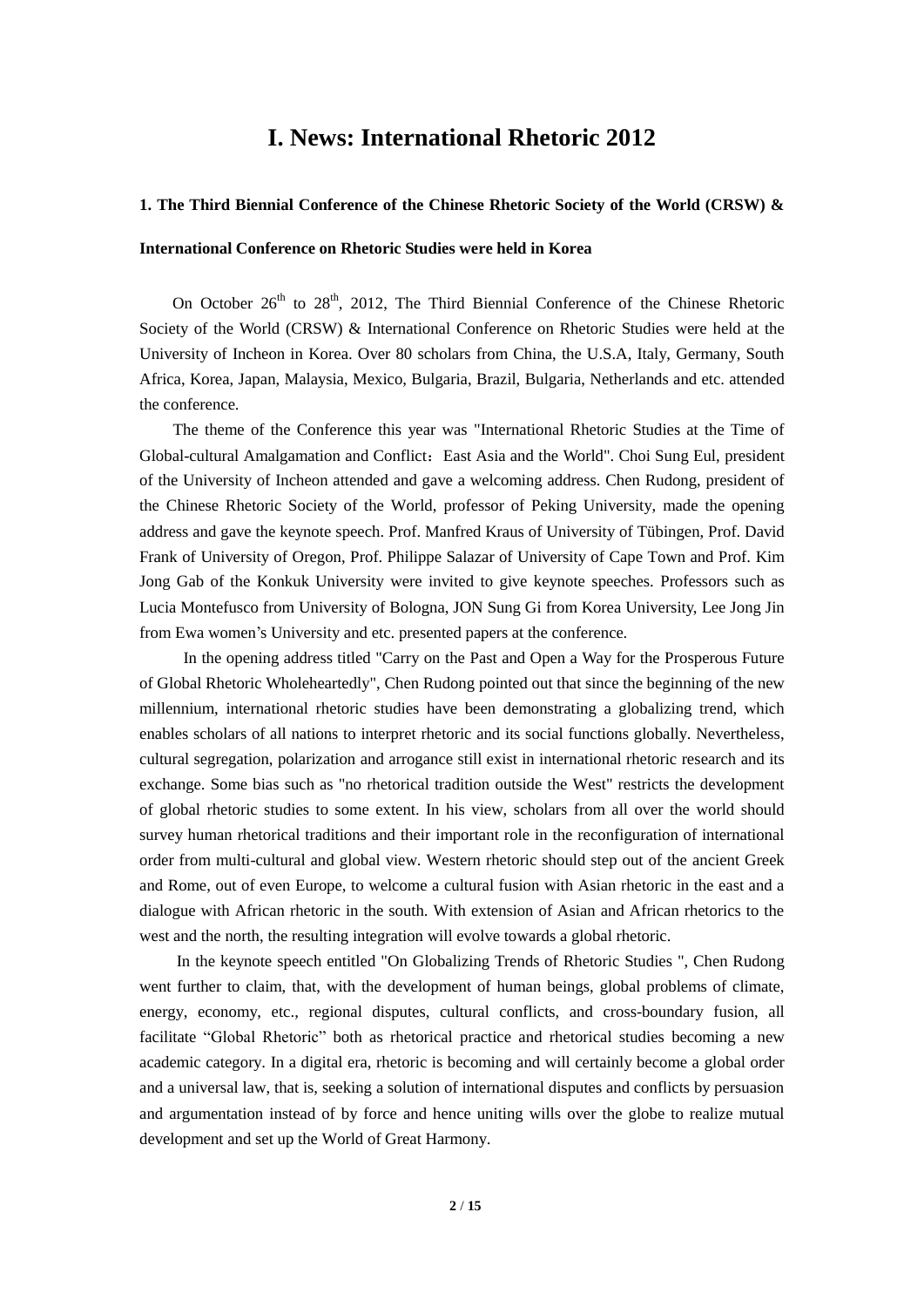Scholars from all countries reached further consensus on the function of rhetoric in cultural fusion and collision and the global view of rhetoric studies. They proposed to establish the Global Rhetoric Society as an academic community to promote the global rhetoric development. Prof. Chen Rudong was elected to be the president of the new society. Scholars from countries such as China, America, Italy, Germany, South Africa, Korea, Japan, France, Malaysia, Mexico, Bulgaria, Brazil, Argentina and etc. were elected to be council members. Prof. Chen pointed out in his closing speech that the Global Rhetoric Society is not a geological or spatial concept but an academic organization to create a new academic horizon and feeling and scene, a new equality space for innovation and sharing of human ideas, cultural fusion and civilization remolding, a new bridge leading to scholastic exchange, cultural fusion and friendship-building. Scholarship-Culture-Friendship, the purpose of the new society, will be carried further forward. Manfred Kraus from University of Tübingen, vice-president of the International Society for the History of Rhetoric, Donka Alexandrova from Sophia University, president of Bulgarian Rhetoric Society, and other attending professors gave high evaluation to this conference and the establishment of the new society at the closing ceremony.

About 80 papers were submitted to the conference. Participants held heated discussions on topics like "rhetoric in global cultural fusion", "global rhetoric", "rhetoric and mass media", "rhetoric of national image", "international rhetorical education", "rhetoric and international order", "rhetorical communication and its effects", "scientific rhetoric" and fruitful results were achieved. Maria Silvana Celentano from Chieti-Pescara University, Na Mingu and Woosoo Park from Hankuk University of Foreign Studies, Zhang Weixiong from Sapporo University, Fabian Sanzhez from Universidad Nacional Autónoma de México, Heping Zhao from California State University, Paul van den Hoven from Universiteit Utrecht, Fan Pikshy from University of Malaya, Hans-Jochen Schild, independent scholar from Germany, Huang Jinzhang from Shanghai University of Finance and Economics, Lin Yuhong from National Taipei University of Education, and so on presented papers addressing different aspects of the development of international rhetoric in global cultural fusion and collision.

Professor Na Mingu from Hankuk University of Foreign Studies, president of Seoul Confucius Institute, was elected the new president of the Chinese Rhetoric Society of the World. Prof. Zhang Weixiong, dean of Confucius Institute, Sapporo University was elected as president of the World Association of Language & Culture Education, and Meng Zhuyi, Hankuk University of Foreign Studies, Huang Jinzhang from Shanghai University of Finance and Economics, Prof. Li Keyong, from Sichuan Foreign Language Institute were elected vice-president. This conference promoted dialogue between China's and western rhetorical cultures, facilitating further development of Chinese rhetoric and even world rhetoric.

The conference was hosted by the Chinese Rhetoric Society of the World, Korea Rhetoric Society, Confucius Institute of University of Incheon, Sinological Studies of University of Incheon, and co-organized by Korea Research Consortium and Translation and Rhetoric Research Institute of Korea University.

*("News of CRSW 3rd Biennial Conference held in Korea"* by Bai Zhenzhi, *People's Daily Online, Xinhuanet, and Chinanewsnet* on 1<sup>st</sup> November, 2012.*)*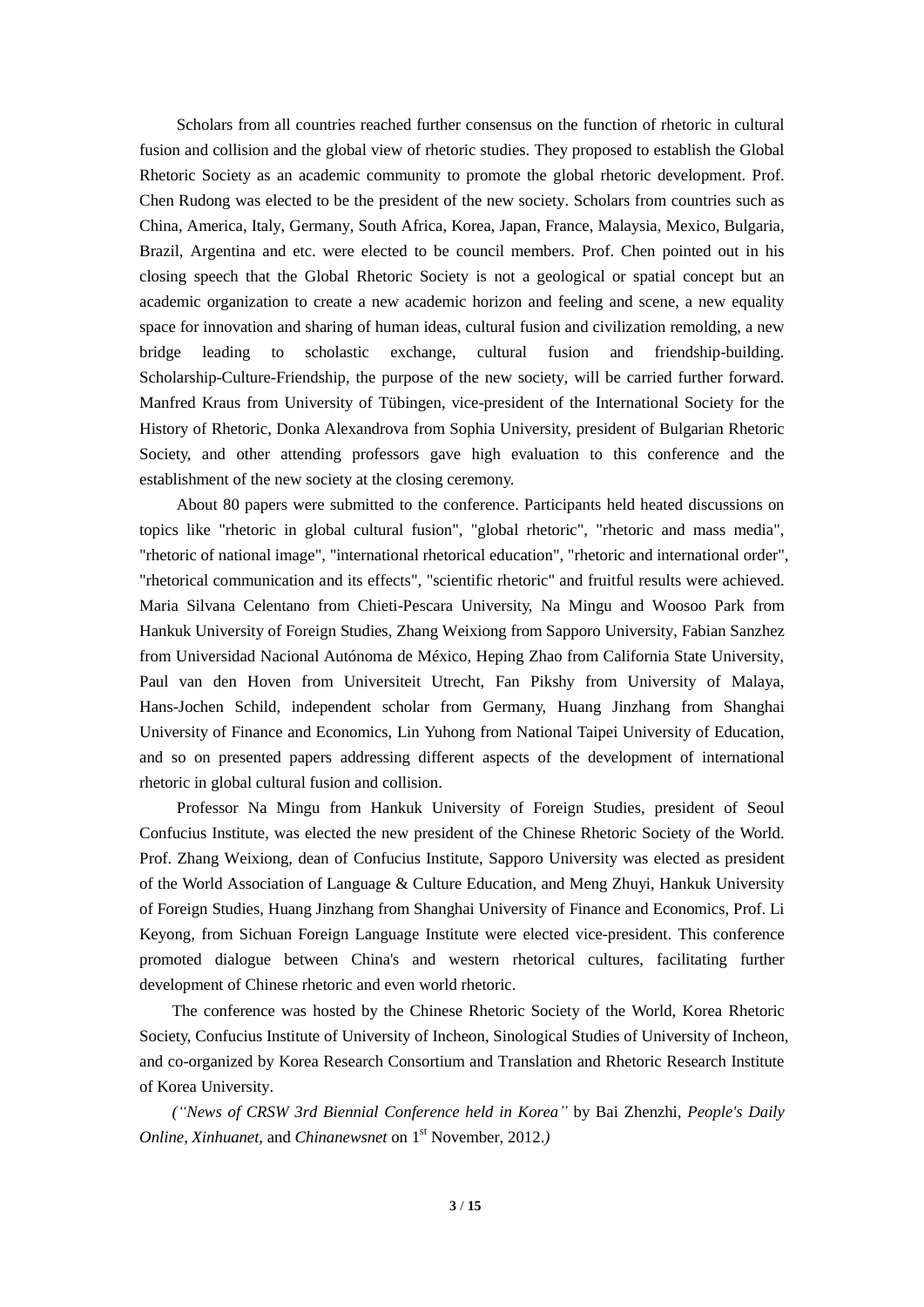## **2. The 2012 International Conference on Ethics and Laws of Communication & Journalism was successfully held in Peking University**

The 2012 International Conference on Ethics and Laws of Communication & Journalism convened in Overseas Exchange Center of Peking University on 26<sup>th</sup> May, 2012. Over 70 scholars from China, America, Italy, Korea, Denmark, Mexico, Japan, and so on, submitted papers and attended.

The theme of the conference was "an ethical and legal view of the construction of national communication order and new national order in a global context". The participants held discussions at various levels and exchanged ideas about "national communication order", "construction of new national culture", "moral as mission for national media", "media culture construction", "media and social ethics and national morality construction", the current state, problems, and strategies of national communication in a global context. With plenary lectures and group discussions, the conference was fruitful and colorful.

Prof. Chen Rudong from Peking University, president of the Chinese Rhetoric Society of the World and of the Global Alliance of Media Ethics and Law delivered the opening speech and a keynote speech entitled *On Universal Media Ethics.* He indicated that the Central Committee of the Communist Party of China"s decision to develop national culture in October 2011, marked China's transition of national development strategy from centering round economic development to equally valuing economic and cultural development, and transition from product and technical, and financial capital export to creation and export of national culture and national values.

Prof. Chen stated that the new media technology is developing so rapidly that it forces China's national communication to face up to severe challenges. As a result, the new national culture, especially the construction of media culture and media ethics and law, should, beyond doubt, become a national option; and in the same way, scholars of humanities and philosophy and social sciences should then act as pioneers of national cultural construction, especially of media cultural studies.

The twice decomposition of traditional moral, civil politics, and globalization of the working target of the economic structure and cultural communication space tend to be the major causes of the current social ethical dilemma. In constructing national culture, values that transcend countries and nationalities such as respect for men and to life, protection of human dignity, should be made cornerstone of national and even international cultural construction, including constructing media culture and reconstructing communication order. As an important aspect of national culture construction, media culture construction should strengthen the cultivation of a sophisticated audience community, with national ethics and moral modeled with a global and international awareness.

Upon special invitation, Prof. Clifford G. Christians of Illinois University, Prof. Lucia Montefusco of University of Bologna, Prof. Yu Cuiling of Beijing Normal University, made speeches respectively entitled "Truth and the Global Media", "What for the Ethos of the Orator? Rationality vs. Emotions" and "Mass Media's Presentation Styles of Unfilial Events and its Reflection". Prof. Christians believes that "Truth" and "Humanity" ought to be the core values of cross-cultural and global communication. Prof. Montefusco reveals from a historical perspective the making of ethical choice on the basis of an orator's reasoning and emotions and inspiration to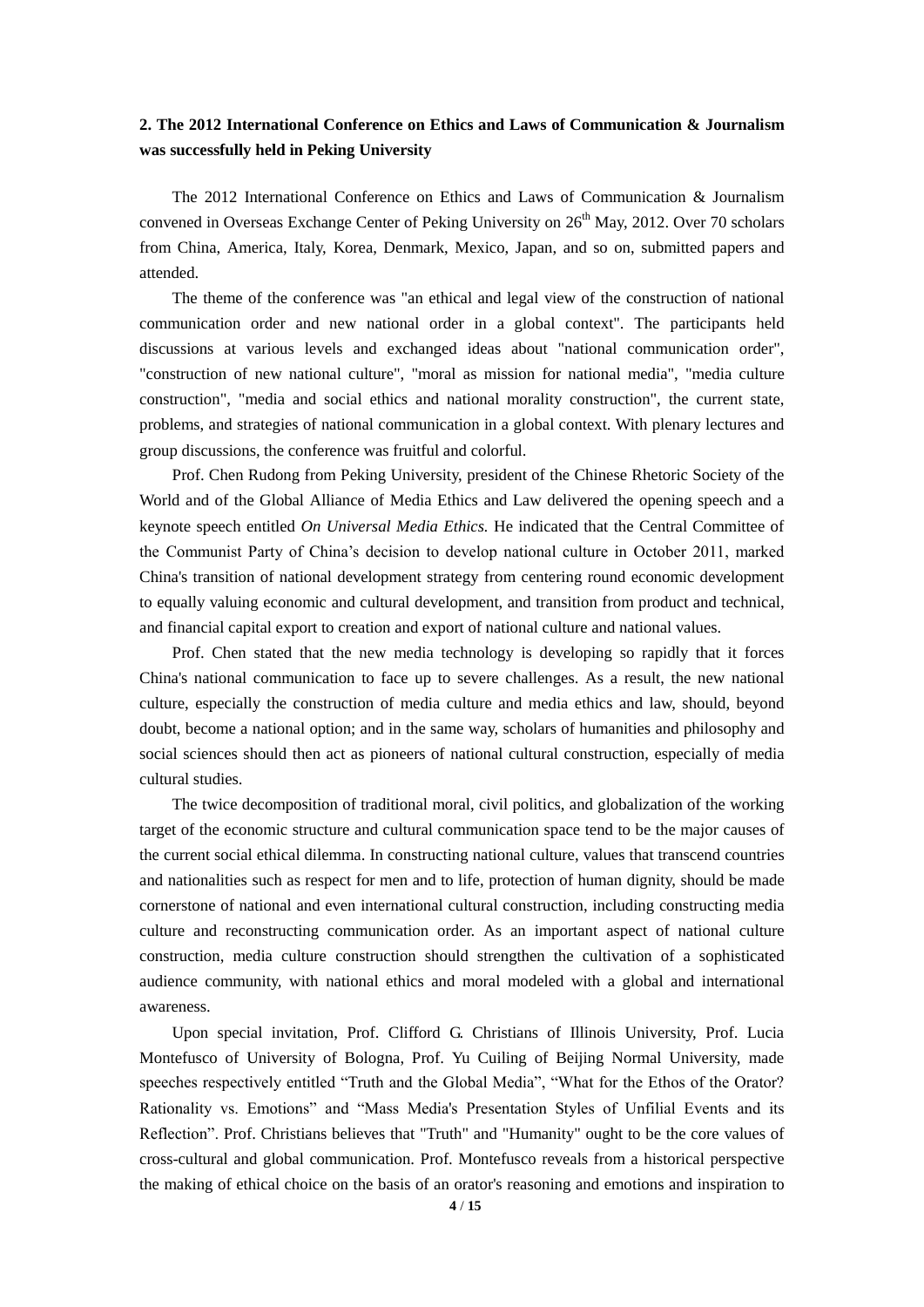the current human culture. Prof. Shu-Chin Lien of National Taiwan University of Arts, and Prof. Zhang Yanbing of Kansas University, also delivered academic papers on news media ethics and law. In conference reports and group discussions, scholars from different countries and disciplines adopted their respective perspectives, presenting multi-dimensional elucidations on the macro and micro construction of the new media culture and the global communication order.

Party Committee Vice-Secretary of Peking University, School Administrators Vice Director, Prof. Yang He gave the closing speech, stating that this conference was held in the background of the CPC Central Committee introducing reinforcement of national culture construction, therefore it fitted the development of the times, reflected deep thinkings of scholars from all countries on the development of the current human culture (including Chinese culture), especially media culture, showing the leading and insightful achievements in this field. It will certainly promote cross connection and blending between humanities and social studies, which is favorable for the integration of academic resources and helps to develop a good atmosphere for integration of disciplines. The conference attracted many young researchers to attend, facilitating the growth of a new academic force, with scholarship of the new generation consolidated.

Mr. Yang He also remarked that this conference was a success both in academic researches and in management, in which a new academic community came into being--the Global Alliance of Media Ethics and Law. It not only sets up a bridge of exchange and cooperation for scholars of journalism, communication, literature, ethics, law, rhetoric, linguistics and relevant fields, but also establishes a convenient platform for interaction between academic and media circles and relevant government management departments, which will surely have a positive role in the construction of media culture, perfection of global communication order, especially the building of universal communication ethics.

On behalf of all scholars, Prof. Lucia Montefusco of University of Bologna, Prof. WooSoo Park of Hankuk University of Foreign Studies, Prof. Wang Changxiao of Beijing Normal University made speeches, speaking highly of the conference successfully held.

Approved by the ministry of education, the conference was jointly organized by College of News and Communication and the Chinese Rhetoric Society of the World, co-organized by Global Ethics Union of the United States Carnegie Commission, News Communication Research Institute of Beijing Normal University, Social Sciences in China. Prof. Xu Hong, standing vice-president of News and Communication Institute of Peking University, and Feng Zhiyue, CPC Party Secretary, chaired the opening and close ceremonies respectively.

(Zhai Zihe, The International Conference on Ethics and Laws of Communication & Journalism was successfully held in Beijing, Xinhuannet,  $29<sup>th</sup>$  May, 2012; http://news.xinhuanet.com/photo/2012-05/29/c\_123208085.htm.

Huangjing Luke, Universal Communication Ethics Is in Dire Need, China Education Daily, 1<sup>st</sup> June, 2012.

Chen Shanshan, International Conference on Ethics and Laws of Communication & Journalism was successfully held, Social Sciences in China,  $30<sup>th</sup>$  May,  $2012$ )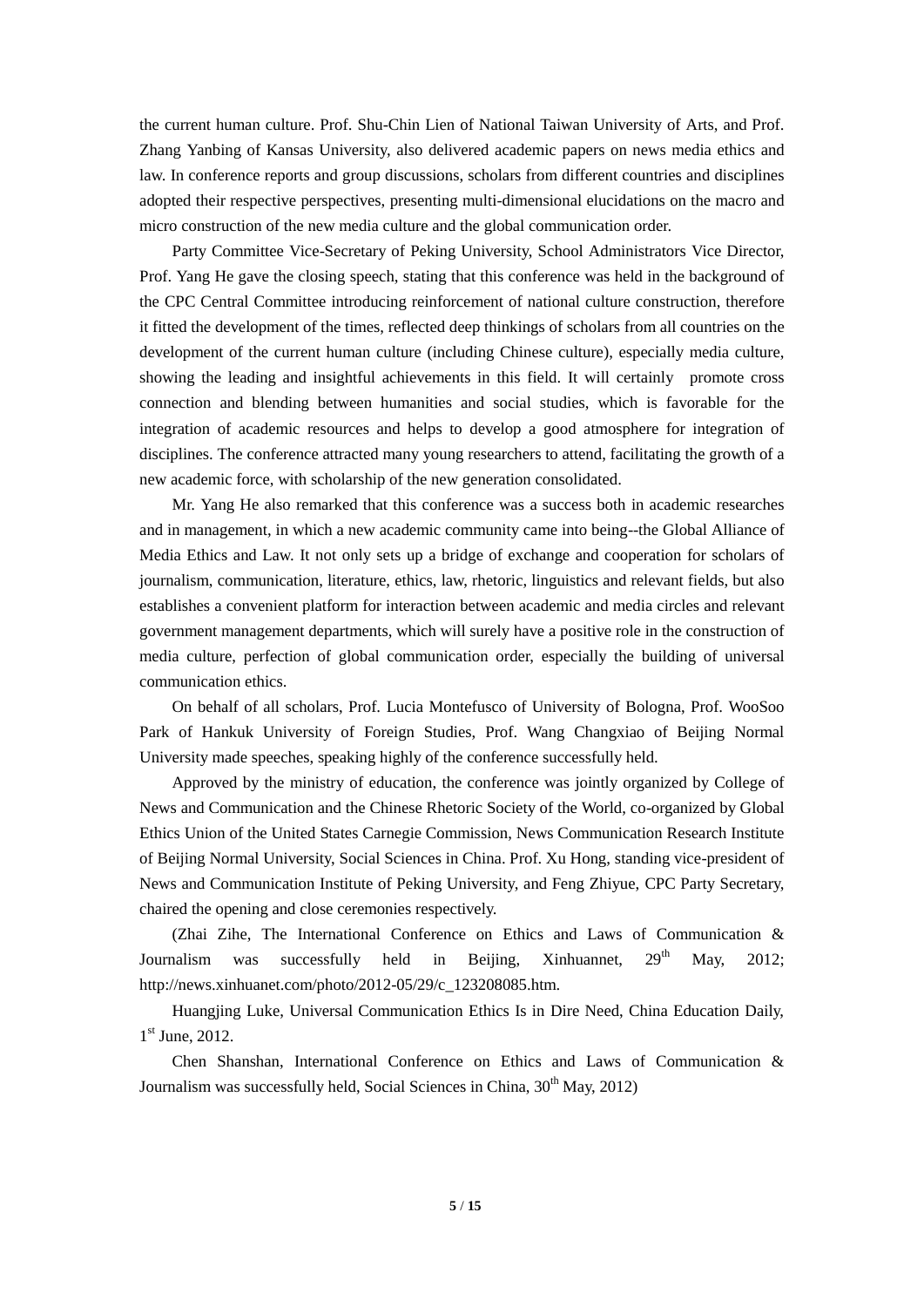## **3. Report from Oxford University**: **Symposium on "Rhetoric in the 21st Century"**

Two members of the Chinese Rhetoric Society of the World, Chen Rudong and David Frank, were among the 20 scholars of rhetoric invited to participate in a symposium, hosted by the University of Oxford, on the theme "Rhetoric in the  $21<sup>st</sup>$  Century" from Jul 3 through 8. The Symposium Participants discussed the current state of research in rhetoric and its possible futures. The symposium concluded with a "parliamentary"-style debate, which sought to identify the most fruitful direction for the study of rhetoric. As the oldest and most distinguished English speaking university, Oxford was a fitting site for a symposium on one of the West's most cherished and reviled disciplines.

The high point of the conference was the exchange between Sir Brian Vickers, the leading scholar of rhetoric in the West, and the president of the Chinese Society of the World, Chen Rudong on the purpose and function of rhetoric. Vickers, who was knighted by Queen Elizabeth for his contributions to the humanities, rehearsed the themes he has discussed in a series of books and articles on Western rhetoric. He focused on the one of the West"s foundational texts on rhetoric, Plato"s *Phaedrus*.

Chen Rudong was invited to respond, and did so by accurately describing Vicker"s position on rhetoric as concerned with persuasion, argumentation, and the discovery of truth. Professor Chen traced Sir Vicker"s understanding of rhetoric to ancient China and the works of Plato and Aristotle. As the only Asian scholar at the symposium, professor Chen invited his Western audience to consider Chinese rhetoric in both its ancient and modern expressions.

Professor Chen acknowledged the roles played by persuasion, argumentation, and the discovery of truth in Western rhetoric. However, Chinese rhetoric, professor Chen continued, outlines a "way of life," a "social system," and a "civilization." In ancient China, Cheng continued, rhetoric was primarily concerned with morality, ethics, and most important, the Confusion emphasis on love. Rhetoric, professor Chen concluded, should serve as an alternative to war and violence, and offer different civilizations the opportunity to deal with significant problems through moral communication. While Western rhetoric has been concerned with issues of morality and ethics, they have been subordinated to questions of truth.

The Vickers-Cheng exchange highlights the importance of the Chinese Rhetoric Society of the World. Sir Vicker"s review of the Western rhetorical tradition was thorough, accurate, but needed professor Chen"s insights. Western scholars of rhetoric have yet to fully appreciate the insights on rhetoric offered by the traditions and scholars of Asian rhetorics. Professor Chen, in his response to the most influential scholar of rhetoric in the West, modeled how cross-cultural dialogue on rhetoric ought to take place. He honored Sir Vicker"s by treating him with deference, accurately interpreted what Sir Vickers said, and offered an alternative for his audience to consider: the rhetorical traditions and scholarship of China.

Our society should cont inue to seek opportunities to share what Chinese rhetorical traditions have to offer the world.

(Reported by David A. Frank, University of Oregon)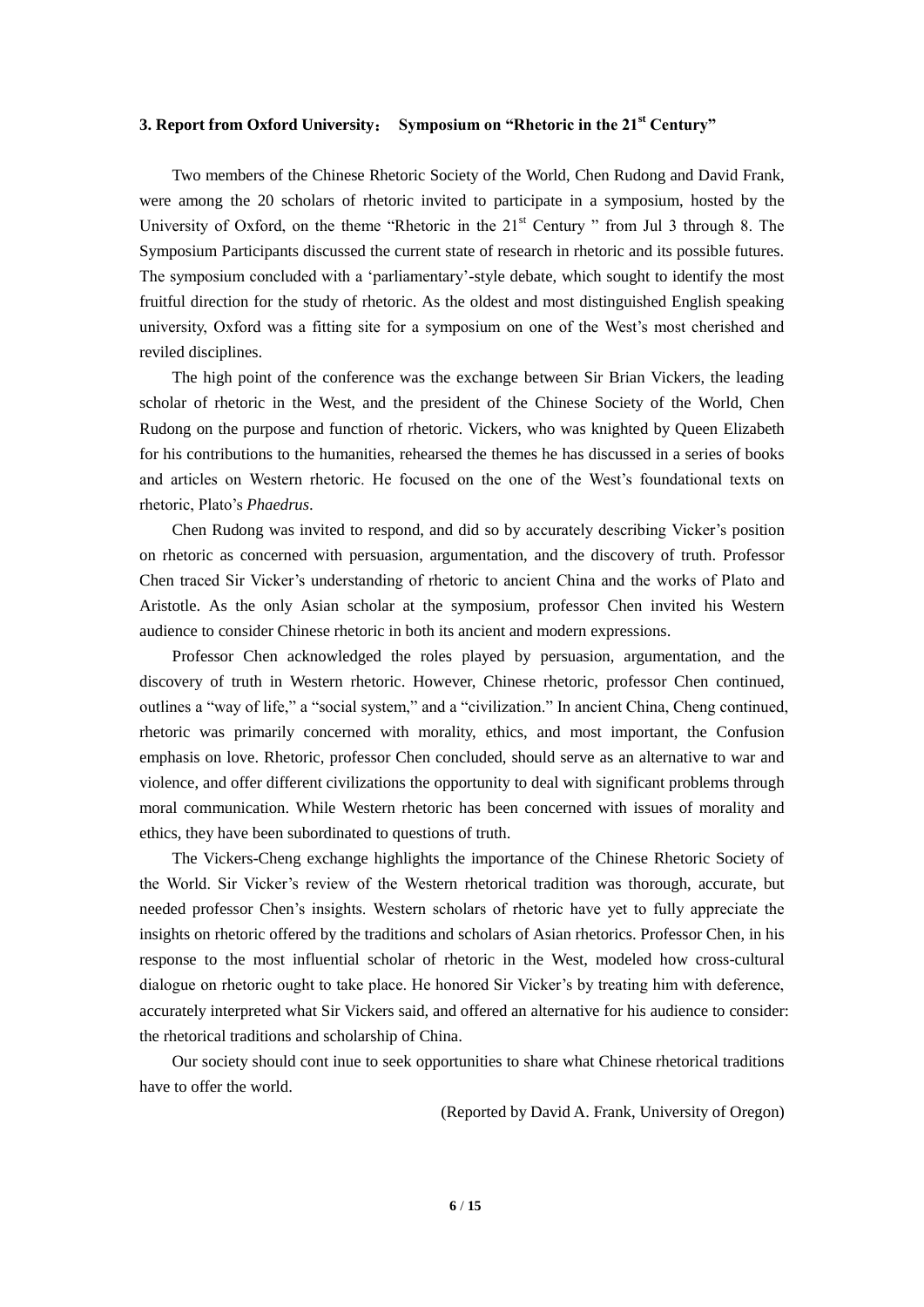# **II. News: International Rhetoric 2013**

## **1. Call for papers for the 2nd International Advanced Forum on Communication Studies of Language and Rhetoric 2013**

The 2nd International Advanced Forum on Communication Studies of Language and Rhetoric will be held at Qufu Normal University, Shandong Province, P. R. China on Oct.  $18<sup>th</sup>$  to 20<sup>th</sup>, 2013 sponsored by the Global Rhetoric Society and International Language Communication Society, and organized by Qufu Normal University. Prof. Ju Yumei, president of the International Language Communication Society will manage the organization of this conference.

The theme of the conference is "international language education & culture communication in global context: China and the world", which is sub-divided into:

- I. (1)Theory and method studies in international Chinese teaching (teaching Chinese as a foreign language); (2)foreign and second language teaching and communication studies.
- II. (1)Studies on theory and practice of language communication;(2) Studies on international communication of Chinese culture;(3)Studies on language communication in digital time, studies on journalism style and national communication.
- III. (1)Studies on comparative rhetoric: east-west and north-south;(2) global rhetoric and national rhetoric;(3) Reinterpret to connotation, aims and tasks of rhetoric;(4)studies on literature rhetoric;(5) visual rhetoric and rhetoric of performance.

Qufu was Confucius" hometown, adjoining Mount Tai, the Yellow River and Jinan, a famous city and capital of Shandong Province. Qufu Normal University is one of the renowned universities in China. The  $1<sup>st</sup>$  Biennial Conference of the Chinese Rhetoric Society of the World 2008 was held there, which created extensive international influence. Prof. Ju Yumei, council member of the society, and her team have a wealth of conference organization experience and at the same time, welcome colleagues and friends to contribute ideas for the conference's preparation and convening.

Those who plan to participate please submit your abstracts to Secretariat of the Global Rhetoric Society at rhetoric  $2008@163$ .com before March  $30<sup>th</sup>$ ,  $2013$ .

Great thanks to Lucia Montefusco, Maria Silvana Celentano, Philippe-Joseph Salazar, Donka Alexandrova, Paul van den Hoven, Hans-Jochen Schild, Lin Yuhong, Huang You, Han Shugeng and other colleagues for their fine suggestions!

#### **2. The 19th Biennial Conference of the International Society for the History of Rhetoric will**

## **be held in the USA in 2013**

The 19th Biennial Conference of the International Society for the History of Rhetoric will be held at University of Illinois at Urbana-Champaign in Chicago in July 2013. The theme of the conference is "rhetoric and performance". More than 300 scholars from over 40 countries will be attending it.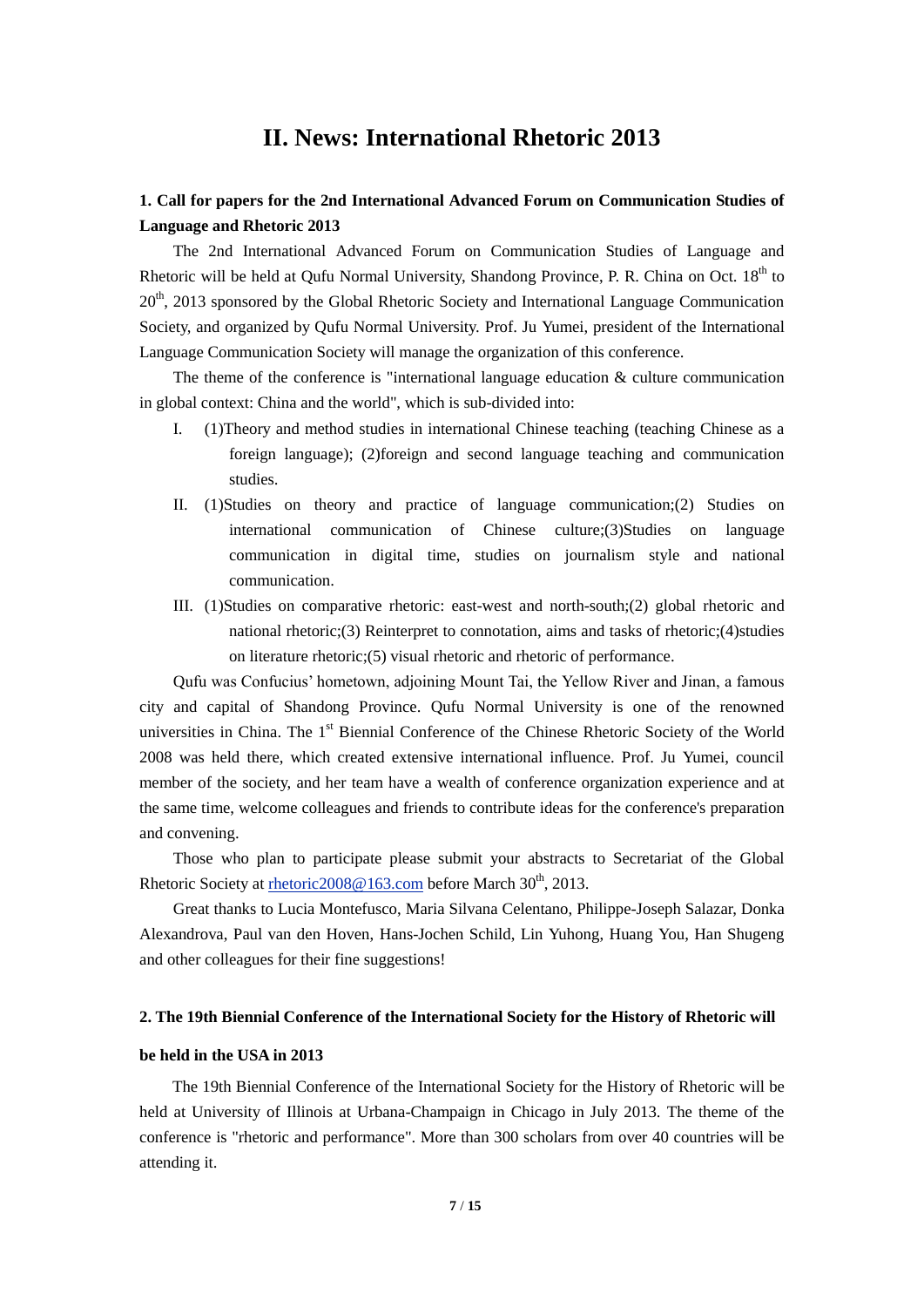#### **3. Rhetoric Workshop on Chinese Rhetoric in antiquity will be held in Switzerland in 2013**

Rhetoric workshop titled "Masters of disguise: conceptions and misconceptions of "rhetoric" in Chinese antiquity" will be held in Zurich, Switzerland, in November, 2013. Scholars from Switzerland, China, Italy, UK, Norway, USA, Germany, the Netherlands and Czech Republic will attend this meeting.

# **III. News: The Global Rhetoric Society**

## **1. The Global Rhetoric Society was founded in Korea**

The 3<sup>rd</sup> Biennial Conference of the Global Rhetoric Society was held in the University of Incheon, Korea, on  $26<sup>th</sup>$  through  $28<sup>th</sup>$  October, 2012. During the conference, participants proposed, on the basis of such communities as the Chinese Rhetoric Society of the World, to found the Global Rhetoric Society as an academic association to promote the development of rhetoric over the globe, with Prof. Chen Rudong elected the president. Famous scholars from China, the US, Italy, German, South Africa, Korea, Japan, Malaysia, Mexico, Bulgaria, Brazil, etc. were chosen as members of the council.

The society was founded upon initiation of Prof. Chen Rudong, president of the Chinese Rhetoric Society of the World. In his opening and keynote speeches, Prof. Chen expressed his concern at the globalizing trend in current international rhetoric studies, and called on scholars of all nations to view from a global angle human rhetorical tradition and its significance for the reconstruction of international order in the future. Western rhetoric should step out of the exclusive ancient Greek, out of even Europe, to welcome a cultural fusion with Asian rhetoric in the east and a dialogue with African rhetoric in the south. With extension of Asian and African rhetorics to the west and the north, the resulting integration will evolve towards a global rhetoric. He proposed that the Global Rhetoric Society is not a geological or spatial concept but an academic organization to create a new academic horizon and feeling and scene, a new equality space for innovation and sharing of human ideas, cultural fusion and civilization remolding, a new bridge for scholarly exchange, cultural fusion and friendship establishment. Scholarship-Culture-Friendship, the purpose of the new society, will be carried further forward.

The Global Rhetoric Society is designed to unite scholars all over the globe to study, from the universal perspective, rhetorical phenomena and laws on the background of all human cultures, civilizations, religions, states and nations, to encourage interdisciplinary studies and fusion between rhetoric and disciplines such as philosophy, literature, linguistics, communication, sociology, psychology, and to promote exchange and cooperation between researchers of various disciplines and from all countries, providing original rhetorical theories and ideas to solve problems in globalization faced by us human beings.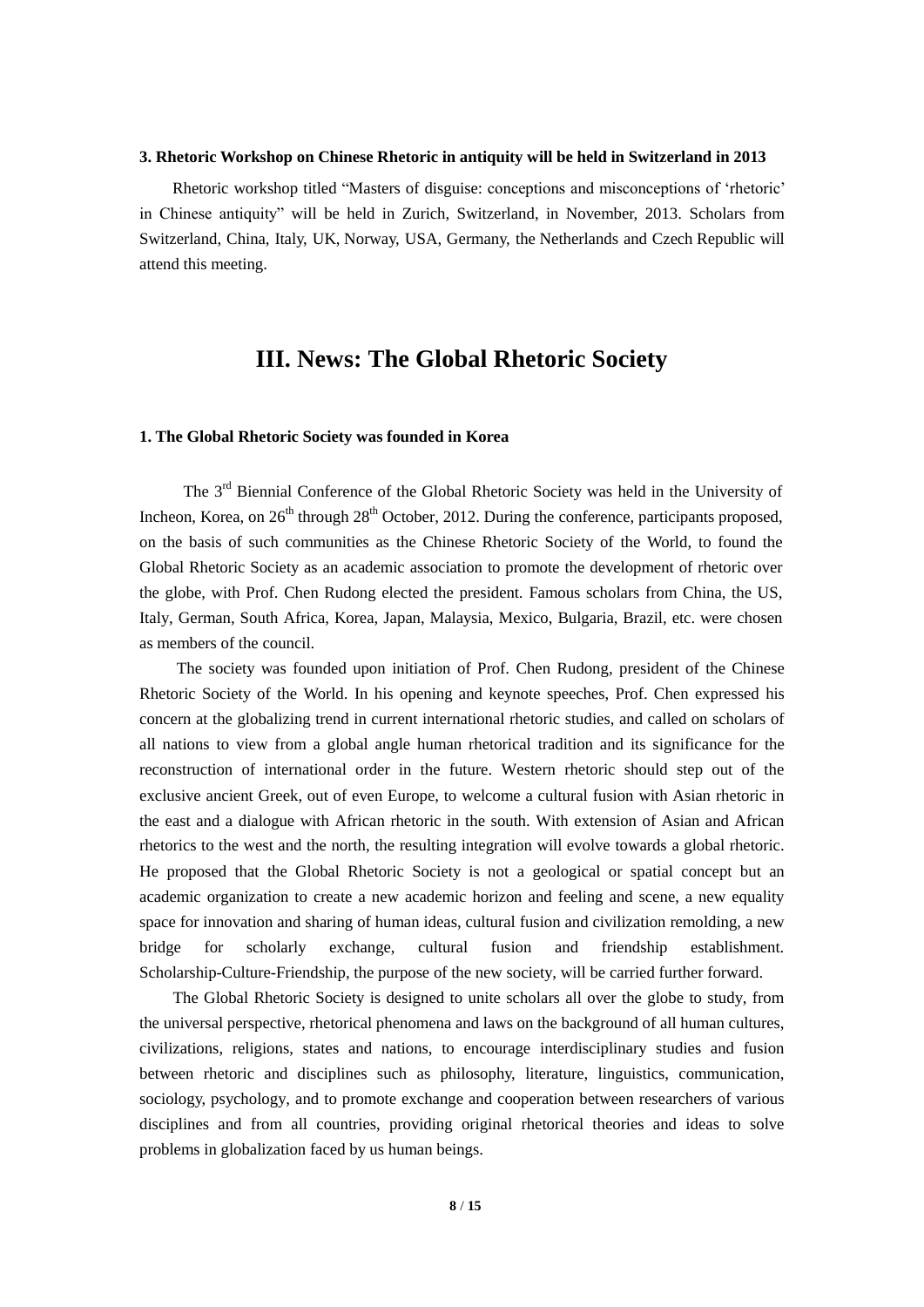#### **Council of the Global Rhetoric Society (Oct. 2012-Sep. 2016) consists of:**

**President:** Chen Rudong, professor of Peking University, China

**Council members:**

Cheryl Glenn, professor of Pennsylvania State University

David Frank, professor and dean of Robert D. Clark Honors College, University of Oregon

Donka Alexandrova, professor of Sophia University, Bulgaria, and president of Bulgaria Rhetoric Society

Fabián Sánchez Tapia, professor of Universidad Nacional Autónoma de México

Fan Pikshy, senior lecturer of University of Malaya

Heping Zhao, professor of California State University

Ju Yumei, professor, dean of foreign language and literature of Qufu Normal University, China

Jon Viklund, researcher of Uppsala University, Sweden

Laurent PERNOT, L'Académie des inscriptions et belles-lettres de l'Institut de France, professor of University of Strasbourg II

Lucia Montefusco, professor of the University of Bologna, Italy, and immediate past president of the International Society for the History of Rhetoric

Liu Lu, associate professor of Peking University, China

Manfred Kraus, professor of University of Tübingen, Germany, and vice president of the International Society for the History of Rhetoric

María Alejandra Vitale, presidente de la Asociación Latinoamericana de Retórica; Presidente de la Asociación Argentina de Retórica

Na Mingu, professor of Hankuk University of Foreign Studies, Korea, secretary general of Rhetoric Society of Korea

Philippe Joseph Salazar, distinguished professor of University of Cape Town, South Africa

Woosoo Park, professor of Hankuk University of Foreign Studies, past president of Rhetoric Society of Korea, Korea

Zhang Weixiong, professor, dean of Confucius Institute of Sapporo University, Japan,

The Global Rhetoric Society encompasses the Chinese Rhetoric Society of the World, the Global Alliance of Media Ethics and Law, the World Association of Language & Culture Education, the International Society of Rhetoric and Communication Studies, and the International Language Communication Society.

## **2. The Global Alliance of Media Ethics and Law was established at Peking University**

On May26<sup>th</sup>, 2012, the Global Alliance of Media Ethics and Law was founded in 2012 International Conference on Ethics and Laws of Communication & Journalism at Peking University. Prof. Chen Rudong was elected president of the society.

The Global Alliance of Media Ethics and Law is a nonprofit public academic and business organization, consisting of scholars, researchers, and enthusiasts researching and teaching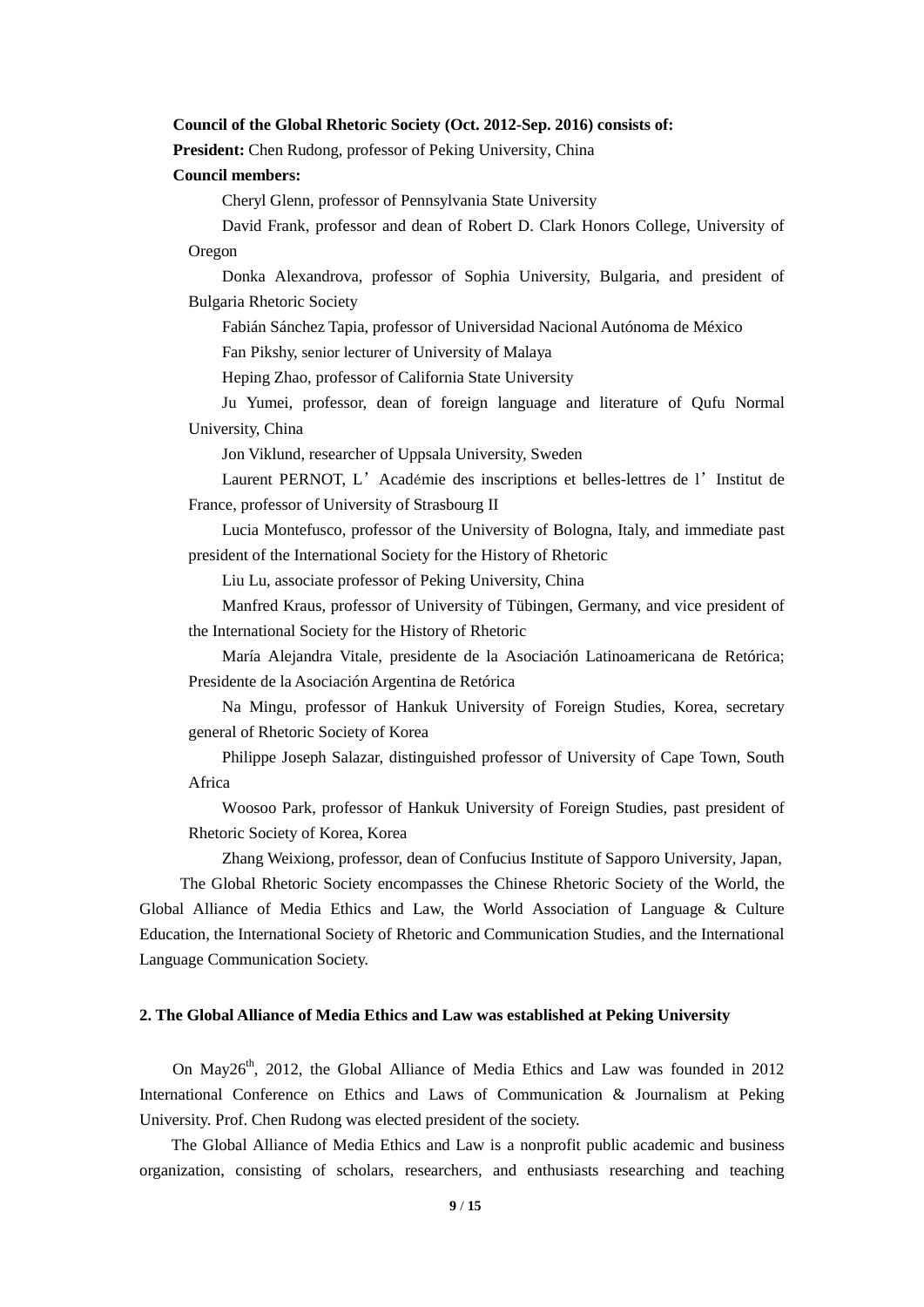journalism, communication, linguistics, literature, ethics, law, and rhetoric, especially of media ethics and law, and media practitioners, media managerial and administrative personnel all over the world. Its tenet is to unite scholars and practitioners of related fields of all countries and all regions, to carry out related research and academic and business exchange, to promote exchange and cooperation within and between media ethics, language ethics, rhetoric ethics, literature and art ethics, media law, to promote teaching of such disciplines as media ethics and law, in order to facilitate construction and development of media culture, media ecological environment and scholarship, and drive the enhancement of human communication order and efficiency. This alliance is a professional committee under the Global Rhetoric Society working independently, in working languages of Chinese and English.

#### **Council of the Global Alliance of Media Ethics and Law (May 2012-Apr. 2014):**

President: Chen Rudong (concurrent), Peking University, China

**Secretary general:** Wang Changxiao, Beijing Normal University, China

**Vice secretary general:** Hui Dongpo, Beijing Union University, China; He Shu, Peking University, China

## **Council Members:**

Clifford Christians, University of Illinois David A. Frank, University of Oregon Fabi án Sánchez Tapia Mart ínez, Universidad Nacional Autónoma de México Lucia Montefusco, the University of Bologna, Italy Li Yongqiu, Hankuk University of Foreign Studies, Korea Liu Lu, Peking University, China Lien Shuchin, National Taiwan University of Arts, China Maria Silvana CELENTANO, University of Chieti-Pescara, Italy Woosoo Park, Hankuk University of Foreign Studies, Korea Wang Changxiao, Beijing Normal University, China Yu Cuiling, Beijing Normal University, China Zhang Yan Bing, University of Kansas Li Zuowen, Communication University of China Hui Dongpo, Beijing Union University, China He Shu, Peking University, China Lu Jiayin, The China Youth University of Political Sciences, China Helena Moelgaard Hansen, University of Copenhagen, Denmark Jin Xuelian, Chongqing University of Posts and Telecommunications, China; University of Sheffield, UK

## **3. The World Association of Language & Culture Education was set up in Korea**

To promote international language and culture education, and to promote the exchange and cooperation between researchers and teachers of linguistics, rhetoric, and communication and relevant disciplines, the Global Rhetoric Society decided to found the World Association of Language & Culture Education during the convention of the  $3<sup>rd</sup>$  Biennial Conference of the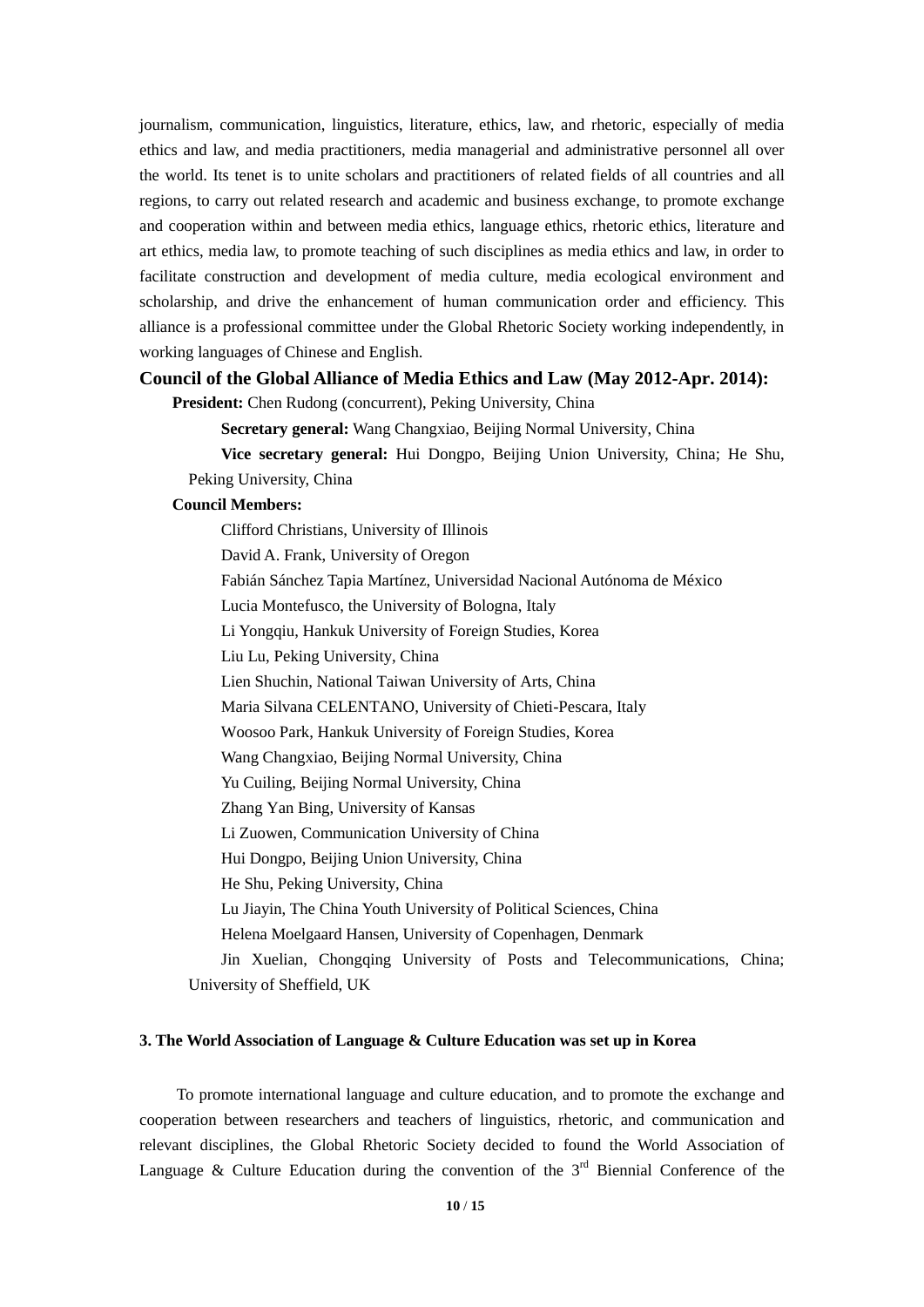Chinese Rhetoric Society of the World.

The tenet of the Association is to unite teaching and educating experts, scholars and related practitioners of language and culture in all regions all over the world, to carry out active teaching and educating studies of language and culture, to boost exchange and cooperation between scholars of language and cultural studies over the world, and to promote language and culture education. The working languages are Chinese and English.

 **Council of the World Association of Language & Culture Education (Oct. 2012-Sep. 2014)**

**Honorary President:** Chen Rudong, Peking University, China

**President:** Zhang Weixiong, Sapporo University, Japan

**Vice president:** Huang Jinzhang, Shanghai University of Finance and Economics, China

Meng Zhuyi, Hankuk University of Foreign Studies, Korea

Li Keyong, Sichuan International Studies University, China

**Secretary general:** Jiang Meng, Sichuan International Studies University, China

**Council members:** Fan Pikshy (Malaysia), Donka Alexandrova (Bulgaria), Fabián Sánchez Tapia (Mexico), Lucia Montefusco (Italy), Manfred Kraus (Germany), Philippe Joseph Salazar (South Africa), Na Mingu (Korea), Zhao Yanchun (Tianjin Foreign Studies University, China), Li Hongyin( Peking University, China), Qin Huilan (Shanghai Normal University, China), Li Jun (Jinan University, China), Ternguto Aitoru (Hokkai Gakuen University, Japan), Ahn Sung Jae (University of Incheon, Korea), Lin Yuhong(National Taibei University of Education, Taiwan, China), Zuo Siming (East China Normal University, China), Xiao Li (Dalian University of Foreign Languages, China), Park Namyong (Hankuk University of Foreign Studies, Korea), Jiang Nan(Jiangsu Normal University,China), Zhu Chunli (Henan University of Economics and Law, China), Sun Qian (Tianjin Foreign Studies University, China), Zhao Jing (Southwest Jiaotong University, China), Zhou Yanling (Peking University, China), etc.

#### **4. New council of the Chinese Rhetoric Society of the World**

26<sup>th</sup>-28<sup>th</sup> Oct., 2012, the council of the Chinese Rhetoric Society of the World has undergone a recent change of the term of office, hence Na Mingu(of Hankuk University of Foreign Studies, president of Seoul Confucius Institute) was elected the new president; Prof. Zhang Weixiong (dean of Confucius Institute, Sapporo University) vice president; Prof. Hui Dongpo (Beijing Union University), Secretary General; with Chen Rudong as the honorary president.

 JON Sung Gi (Korea University, Korea), Kim Jong Gab (Kunkuk University, Korea), Maria Silvana Celentano (University of Chieti-Pescara, Italy), Hans Jochen Schild (Germany), Takase Natsuko (Sapporo University, Japan), Ahn Sung Jae (Korea), Huang Jinzhang (China), Zeng Yiping (Jinan University, China), Yuan Ying (Soochow University, China), Sheue\_jen Ou (Hsuan Chuang University,Taiwan, China), Lin Yuhong (Taiwan, China), Li Shengmei (China), James Crosswhite (University of Oregon, USA), Lee Jong Jin (Ehwa women"s University, Korea), Jiang Meng (China), Tian Lizhi (Shandong University, China), Lin Chia Ying (Universiti Pendidikan Sultan Idris, Malaysia), Qin Huilan (Shanghai Normal University, China), and Zhang Luping (China University of Political Science and Law, China) were elect members of the council.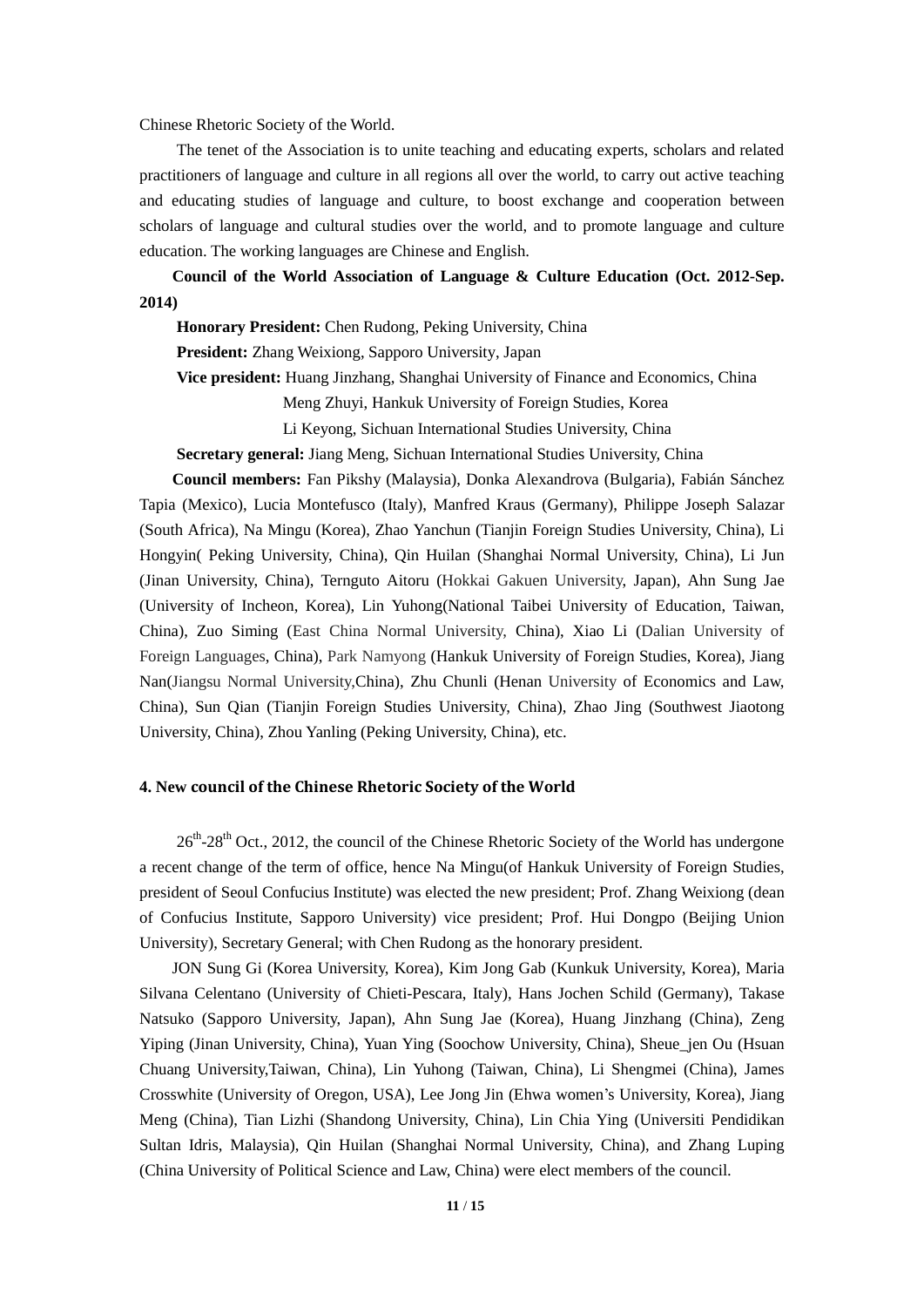#### **5. International rhetoric scholars were invited to lecture and exchange in China.**

On 23<sup>rd</sup> Oct., 2012, Philippe Salazar, distinguished professor of University of Cape Town, South Africa, was invited to give an academic report on the Rhetoricity of International Politics in Classroom No. 507, 3<sup>rd</sup> Teaching Building, Peking University. About 100 students of the general course Chinese Rhetoric of Peking University and those from other universities like Beijing Normal University, also arrived to listen to the lecture, and exchanged ideas with Prof. Salazar. The activity was chaired by Prof. Chen Rudong of School of Journalism and Communication, Peking University, and Associate Professor Liu Lu made comments on Prof. Salazar"s lecture.

Prof. Philippe Salazar is a council member of the Global Rhetoric Society, an editorial board member of International Rhetoric Studies, director of Rhetoric Research Center of University of Cape Town, South Africa, outstanding professor of rhetoric, lifelong honorary president of South African Rhetorical Communication Society, founder of African Rhetoric Society and author of *Paroles de Leaders*.

## 6、Rhetoric program for doctoral degree was set at Peking University

A rhetoric program for doctoral degree was set in school of journalism and communication of Peking University in 2012. This is the unique rhetoric program for doctoral degree of Peking University. Prof. Chen Rudong was elected as the doctoral supervisor. This program will begin to recruit doctoral students whose languages are both of Chinese and English from 2013.

# **IV. Publications News**

## **1.** *International Rhetoric Studies* **Vol. II was published**

*International Rhetoric Studies* Vol. II, Journal of the Chinese Rhetoric Society of the World with Prof. Chen Rudong as editor-in-chief, was published by China Higher Education Press in October, 2012. With a collection of significant academic theses from scholars in China, the USA, Italy, Mexico, Korea, Sweden, Bulgaria, South Africa, etc., this issue demonstrates members" academic achievements and frontier trends and developments in Chinese and international rhetoric research.

Major papers are "Theoretical Construction of Public Rhetoric" by Chen Rudong (China), "The Problem of Rhetoric and the Rhetoric of Problems: Developing a Global Rhetoric" by David A. Frank (US), "The Rhetoric of National Food Politics" by Jon Viklund (Sweden), "Time Rhetoric and the May Fourth Movement" by Jarkko Haapanen (Sweden), "The Trends of the Transitional Political Discourse" by Donka Alexandrova (Bulgaria), "Melancholic Lycanthropy: Representations and Rethoricity in the Treaty Sobre la melancolía of the Spanish Medic Alonso de Santa Cruz" by Fabián Sánchez Tapia Martínez (Mexico), "Classical Stoicism and Renaissance Rhetoric" by Lawrence D. Green (US), "The Power of Sweetness in a Persuasive Speech" by Lucia Montefusco (Italy), "Archetypes of Eloquence and Cultural Matrices: the Case of Menelaus" by Maria Silvana Celentano (Italy), "Thoughts on Comparative Rhetorics" by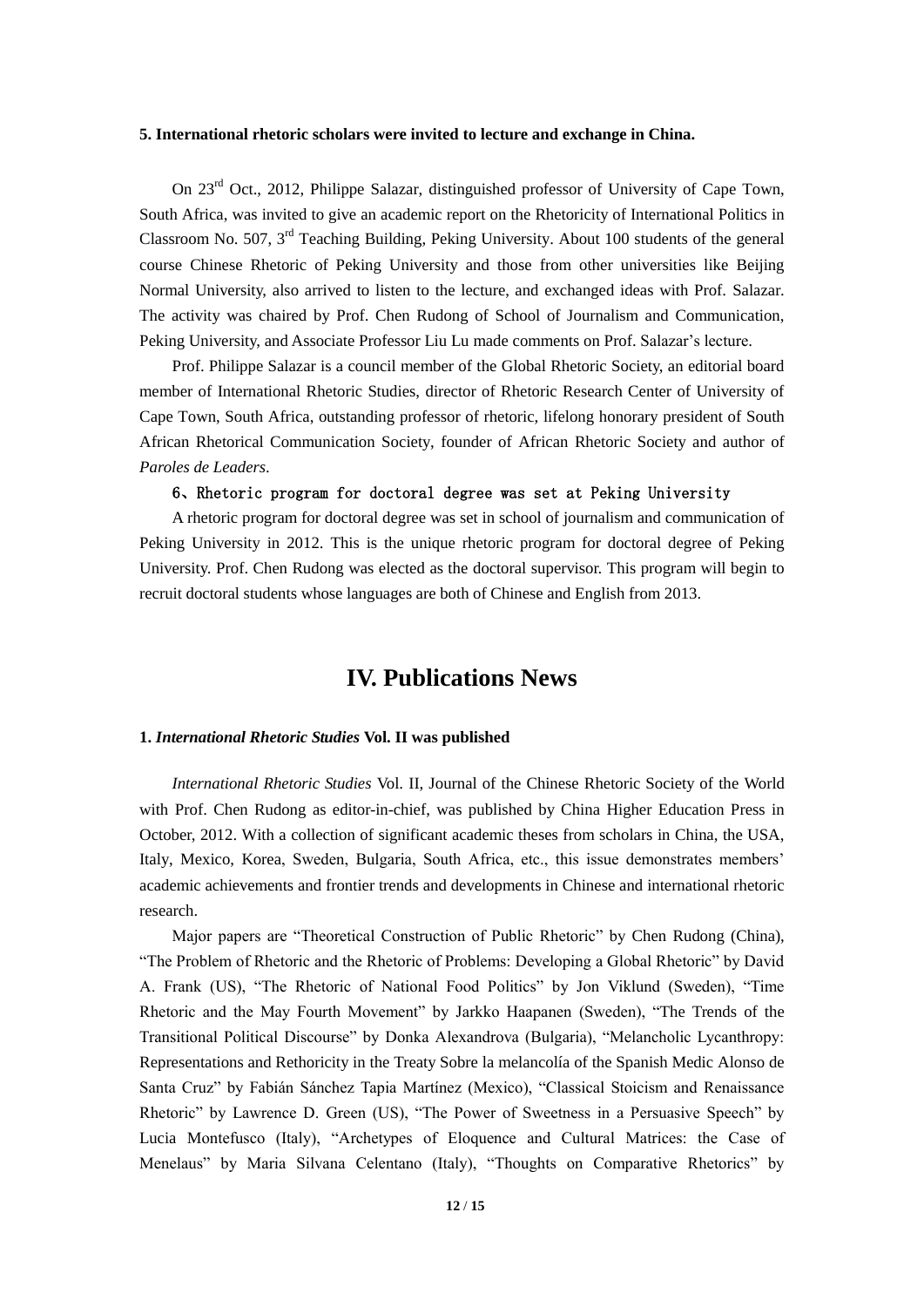Philippe-Joseph Salazar (South Africa), "Similes and Metaphors in Picture Writing of Teaching Chinese to Foreigners" by Huang Yaying & Lin Yuhong (Taiwan, China), etc.

In order to fit in with the internationalization of rhetorical studies in China, from the current issue on, *International Rhetoric Studies* will adopt both Chinese and English as its official publishing languages. Besides, from the current issue on, the society will introduce scholars of the Global Rhetoric Society and the Chinese Rhetoric Society of the World. This issue presents Prof. David Frank, dean of Robert D. Clark Honors College, University of Oregon.

# **2.** *Journal of Peking University***,** *Jianghuai Tribune* **and our society jointly ushered in a special Column for Rhetoric and News Communication**

Since 2011, the society has initiated cooperation with *Journal of Peking University*, *Jianghuai Tribune*, etc., started rhetoric and journalism and communication columns, publishing series of academic conference papers of our members and exercising great academic influence.

*Journal of Peking University, No.6, 2012,* opened the column of the universal communication ethics publishing president of the Global Alliance of Media Ethics and Law and professor Chen Rudong's "The Audience's Perspective of the Rational Society Construction", and council member and professor of Illinois University, Clifford G. Christians' "Universal Media Ethics: In Search of the Truth".

*Journal of Peking University (Philosophy and Social Science), No.5, 2012*, published a series of significant papers, such as president Chen Rudong's "State Discourse Power", council member and professor of Oregon University, James Crosswhite's "Rhetoric, Equality and Freedom", professor of Hankuk University of Foreign Studies, Woosoo Park's "Ethics of Expression Ethics in the Ancient Greek-Roman and Chinese Traditions".

*Jianghuai Tribune, No.3, 2012*, established the rhetoric column publishing a series of papers , including President Chen Rudong's "National Rhetoric", council member, dean of Robert D. Clark Honors College, University of Oregon, Prof. David Frank's "Rhetoric of Questions and Questions of Rhetoric: Construct the Global Rhetoric", ex- president of Korean Rhetoric Society, and professor of Hankuk University of Foreign Studies, Woosoo Park's "Interpretation Process of Perelman and Tyteca's New Rhetoric: A Korean Perspective".

As to the above columns, our society is responsible for soliciting contributions, and with support from our conferences and special forums, topics selected to keep up with international academic front, and concentration on major issues in China and international rhetoric and communication practice, it is expected to lead and drive disciplines such as rhetoric and communication to develop in the right direction. The starting of those columns will contribute to the publication of our members' academic achievements and development of international rhetoric studies.

# **3. The Global Rhetoric Society will publish** *Series of the Rising Cross-Discipline Subject of Rhetoric and Communication*

In order to promote the development of international rhetoric and interdisciplinary innovation, such organizations as the Global Rhetoric Society, the Chinese Rhetoric Society of the World, International Society of Rhetoric and Communication Studies, International Language Communication Society, and the World Association of Language & Culture Education, will unite